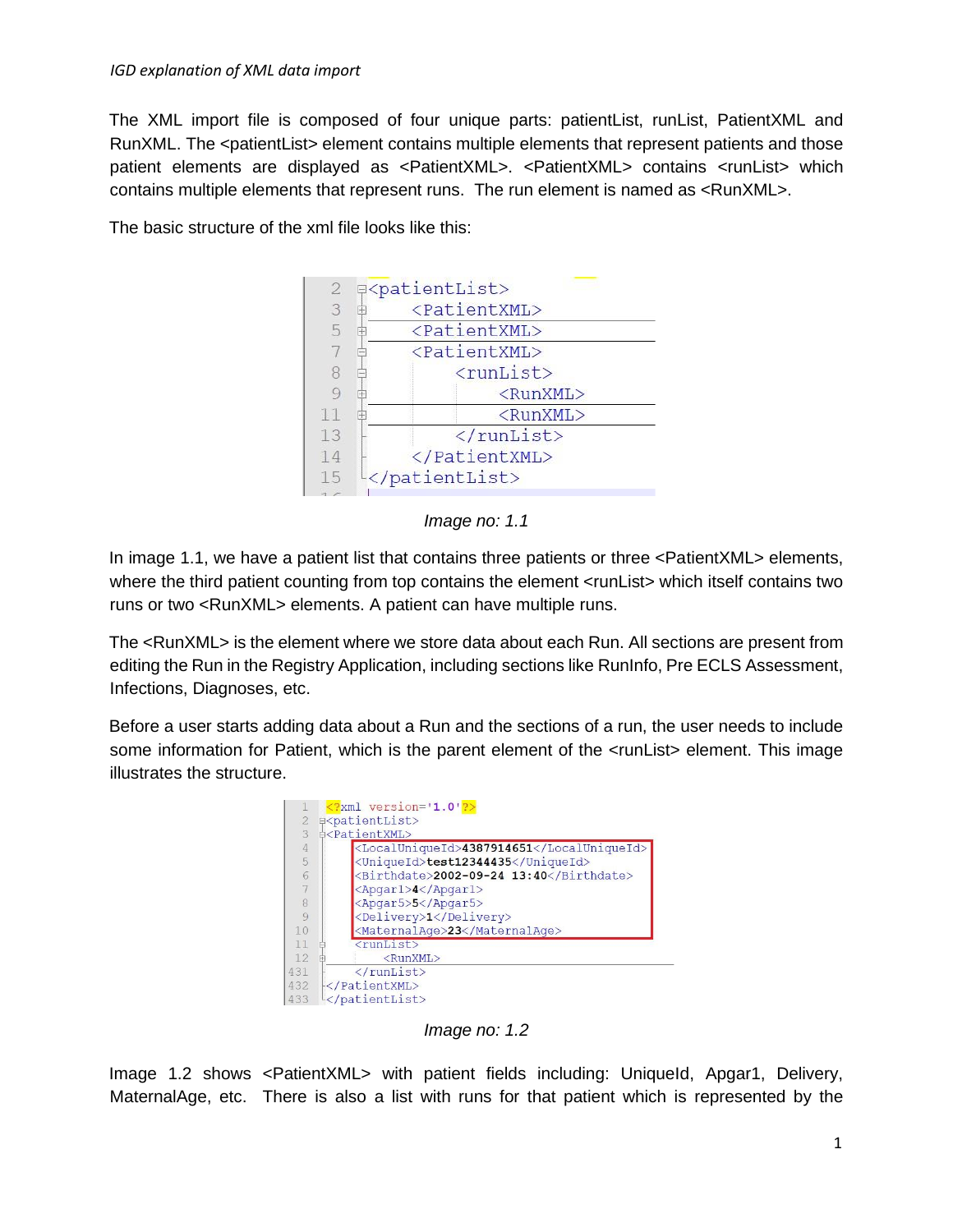<runList> element. The patient in this example has only one run. This example shows only a few of the patient elements. The most important field for a patient is the <UniqueId> element which is used for tracking this patient.

To create a new patient using the XML import process, all required fields must be included. These include: UniqueId, Birthdate, Sex, TimeOn, SupportType, Mode, and RunNo. For a new patient creation, only UniqueId, Birthdate, and Sex are required. Image 1.3 shows <PatientXML> with those three fields.

|                | $\langle ? \rangle$ xml version='1.0'?> |
|----------------|-----------------------------------------|
| $\mathbf{2}$   | <b>E</b> <patientlist></patientlist>    |
| 3              | d <patientxml></patientxml>             |
| $\overline{4}$ | <uniqueid>test12344435</uniqueid>       |
| 5              | <birthdate>2002-09-24 13:40</birthdate> |
| 6              | $<$ Sex>4 $<$ /Sex>                     |
|                | $<$ runList $>$                         |
| 8              | <runxml></runxml>                       |
| 65             | $\langle$ /runList>                     |
| 66             |                                         |
| 67             |                                         |

*Image no: 1.3* 

Other fields that are not displayed in this image (image 1.3) include TimeOn, SupportType, Mode and RunNo. These fields are Run fields so they are not displayed with the Patient. These fields are included in the <RunXML> element.

|                 | $\frac{2}{2}$ xml version='1.0'?><br><b>E</b> <patientlist></patientlist> |
|-----------------|---------------------------------------------------------------------------|
| 3               | d <patientxml></patientxml>                                               |
| 4               | <uniqueid>test12344435</uniqueid>                                         |
| 5               | <birthdate>2002-09-24 13:40</birthdate>                                   |
| 6               | $<$ Sex>4 $<$ /Sex>                                                       |
|                 | $<$ runList>                                                              |
| 8               | <runxml></runxml>                                                         |
| $\overline{9}$  | <runinfo></runinfo>                                                       |
| 10              | <runno>1</runno>                                                          |
| 11              | <supporttype>1</supporttype>                                              |
| 12              | <admissionheight>170</admissionheight>                                    |
| 13              | <weightunknown>0</weightunknown>                                          |
| 14              | <admissionweight>50.5</admissionweight>                                   |
| 15              | <intubation>1</intubation>                                                |
| 16              | <intubationdate>2003-10-15 10:50</intubationdate>                         |
| 17              | <invasiveventilation>1</invasiveventilation>                              |
| 18              | <invasiveventilationdt>2003-10-15 12:23</invasiveventilationdt>           |
| 19              |                                                                           |
| 20 <sup>°</sup> | $<$ Modes $>$                                                             |
| 21              | <mode desc="InitialMode"></mode>                                          |
| $22^{2}$        | <starttime desc="TimeOn">2004-09-30 10:50</starttime>                     |
| 23              | $\leq$ EndTime>2005-06-24 05:13 $\leq$ /EndTime>                          |
| 24              | <eclsmode>1</eclsmode>                                                    |
| 25              | <cannulations></cannulations>                                             |
| 41              |                                                                           |
| 62              |                                                                           |
| 63              |                                                                           |
| 64              | $\langle$ /runList>                                                       |
| 65              | $\langle$ /PatientXML>                                                    |
|                 |                                                                           |

*Image no: 1.4* 

The <RunXML> element contains run sections such as RunInfo and Modes from the Registry Application and those sections contain the appropriate fields (image 1.4). <RunNo> and <SupportType> can be found in <RunInfo> section (marked with red rectangle). As we know, those fields in the Registry Application can be found in the same section called RunInfo. In order to add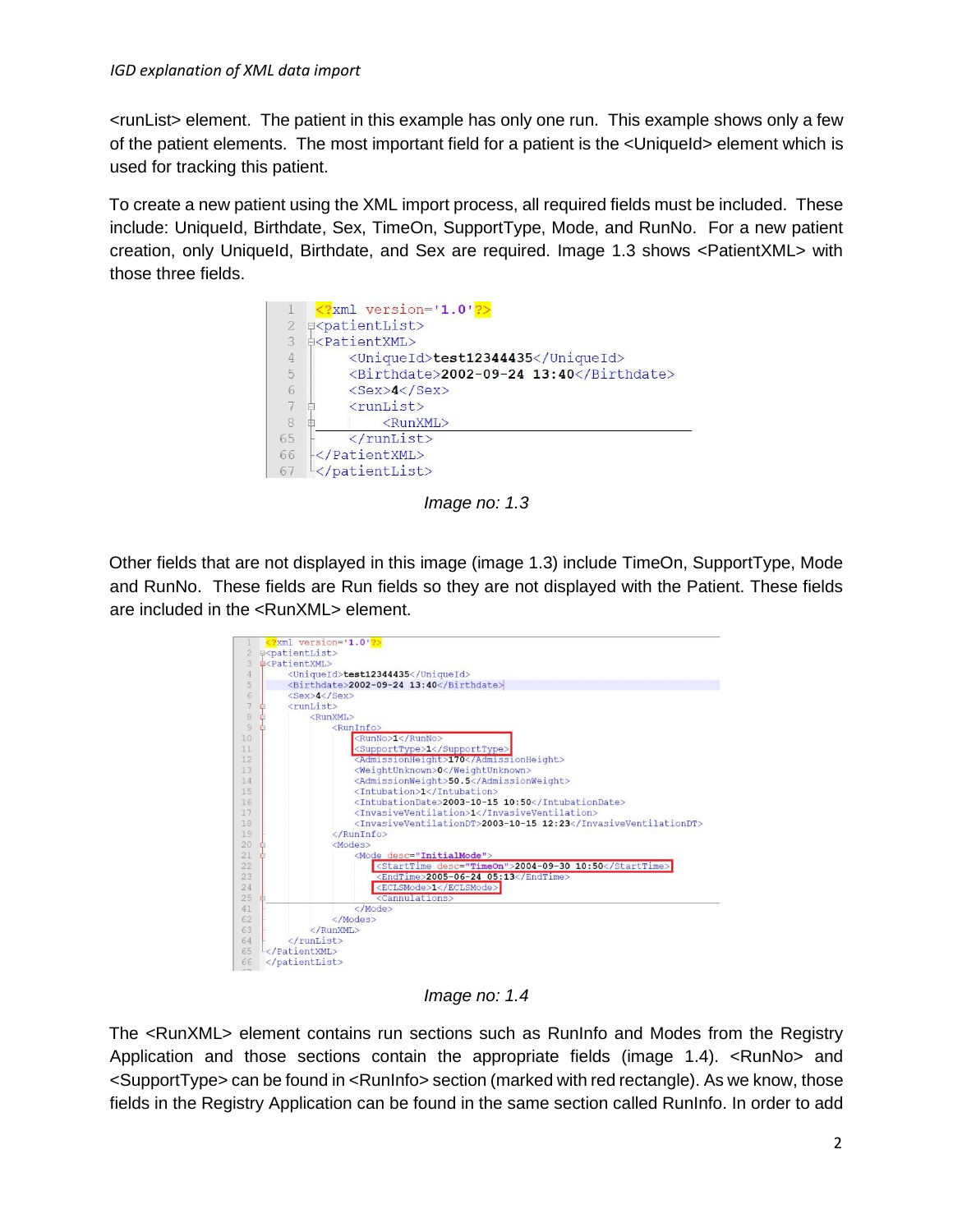#### *IGD explanation of XML data import*

the <SupportType> and <RunNo> elements, the <RunInfo> element must be created. The other fields in RunInfo are not required for the Patient and Run creation through XML but should be included if you have them.

TimeOn and Mode are other two fields that are required for Patient and Run creation. Those fields are present in the <Modes> element section (marked with red rectangle). The Modes section in the Registry Application is called the Mode and Equipment section. The StartTime of the Initial Mode is TimeOn for the run (that is why TimeOn is marked as <StartTime> here), while the Mode is marked as <ECLSMode>. The value for <ECLSMode> is the number that will represent that Mode. The element <EndTime> is not required field for Patient and Run creation so we can easily create <Mode> element without that element, but bear in mind that <EndTime> of last or only Mode is TimeOff for run which is required for run to be submitted. The <Cannulations> element is not a required element but it contains multiple <Cannulation> elements. Each mode can have zero, one, or multiple cannulations.

With only those fields completed, a Patient and Run can be created if the validation for BirthDate, TimeOn and UniqueId are acceptable. Other elements that were not included in the XML file will have NULL or default value. This is the minimum data required to create a patient and/or run but all of the other data should be entered as well just as if the Registry Application was being used to enter the data.

To update the data for this patient, include the UniqueId XML element <UniqueId> and include the other field elements that need to be changed.



*Image no: 1.5* 

For example, to change patient Sex, add the <PatientXML> element with <Sex> and <UniqueId> elements in the <patientList> element, as you can see in Image 1.5. Other fields that were not included in this XML example such as <Birthdate>, <TimeOn>, <Mode> and other run data will stay the same and will not be updated.

If the wrong value is entered in the Sex field for example, where a letter is inserted instead of a number, a warning will be shown displaying that patient with the Uniqueld that shows the wrong value for Sex (Image 1.6).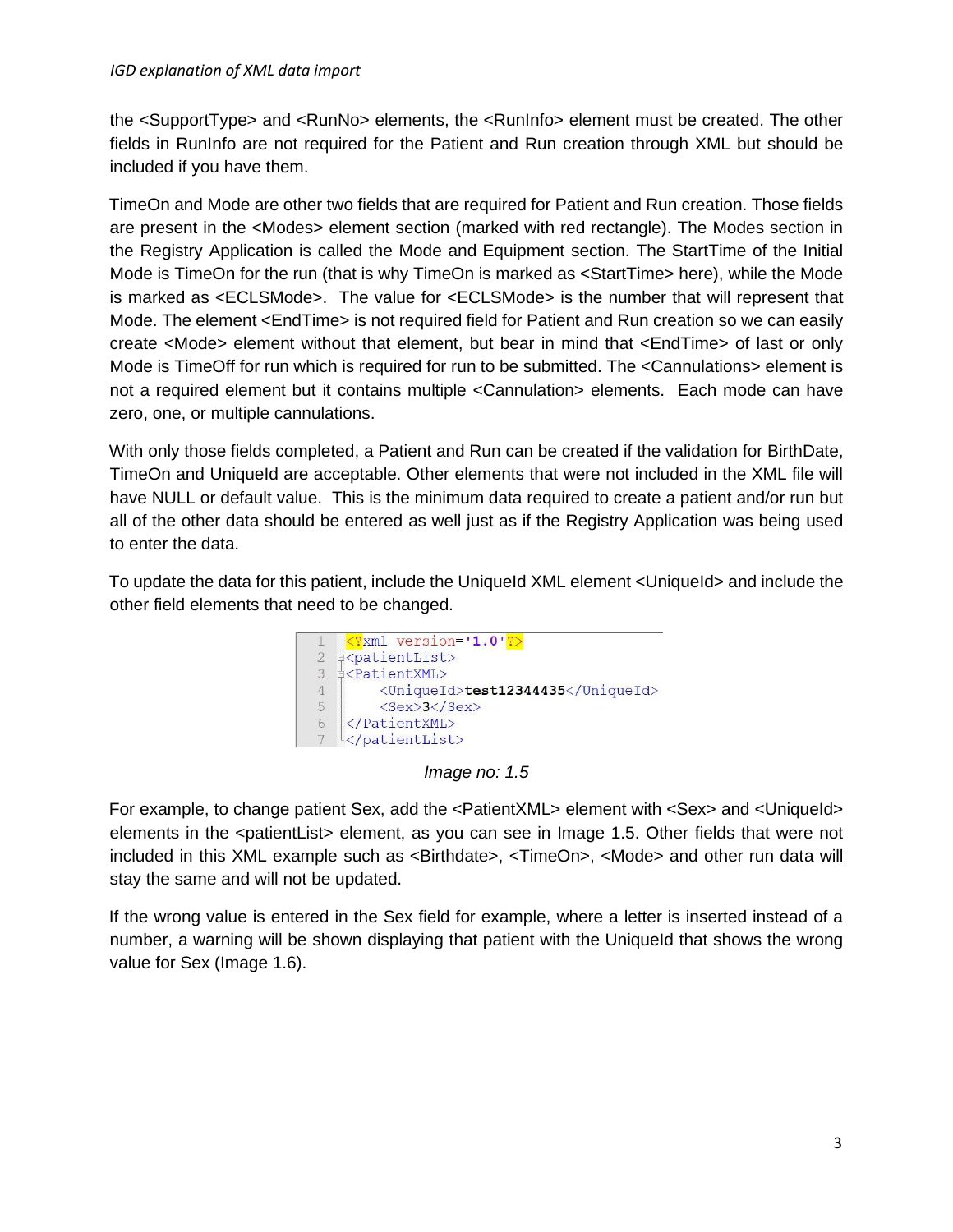

*Image no: 1.6* 

The screen that displays warnings will also display warnings about min/max, hard/soft limits, and date validations.

If an element needs to be reset to NULL value, set that element to empty value like this: <BirthWeight></BirthWeight>.

If the race for existing patient needs to be updated from White to Asian and Black, the element <PatientsRaces> with new races needs to be included (image 1.7).





After the patient is updated, all races that were previously included for this patient will be DELETED first, and the new races will be the only ones included. This process is the same for all elements that can contain multiple repeated elements such as: Diagnoses, Procedures, Infections, etc. If one <Diagnosis> is added in <Diagnoses> element, and the run already included three diagnoses in database, those three diagnoses will be deleted and only the new diagnosis will be saved, leaving the run with only one diagnosis.

The values for each element vary (some can be whole numbers and some can be decimal numbers). If a decimal number is included for a field that can only accept whole numbers, an error message will be generated stating that the value has the wrong input and it needs to be fixed before importing again. For date/time elements, acceptable formats include: YYYY-MM-DD HH:MM AM/PM or YYYY-MM-DD HH:MM, in other words 12h or 24h format. For example, both of these are acceptable: 2002-09-24 13:40 or 2002-09-24 1:40 PM. It is possible to import date fields in other formats also, but the most common one is used in the example.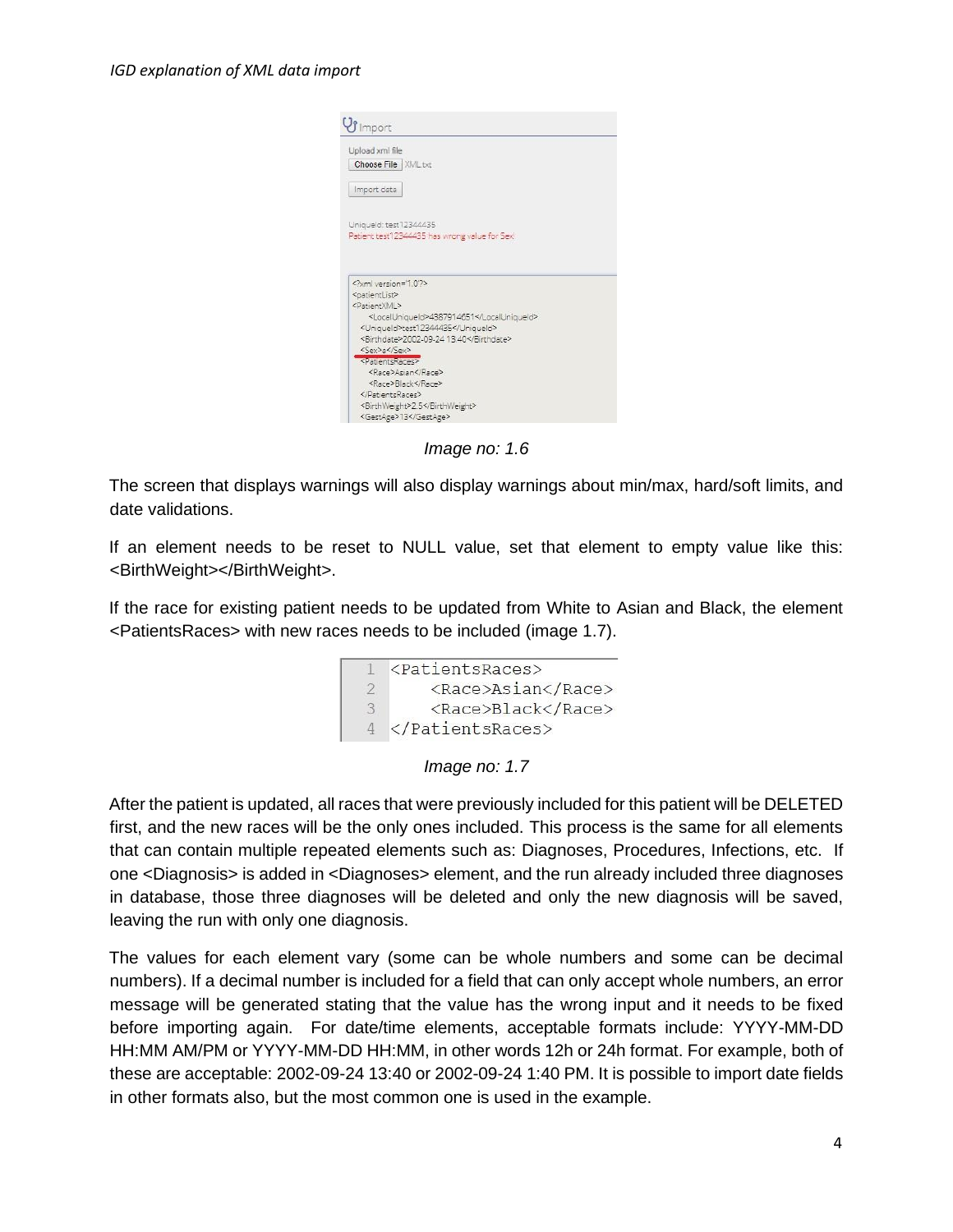Some fields can accept values in two different units, for example <PO2> from the <ECLSAssessment> section can be measured in both mmHg or kPa. Before importing data, please check the settings for "Unit System" which are located in the upper right corner of the Registry Application screen, simply by clicking on the "blue gear" icon. The settings where "Unit System" dropdown can be adjusted there.

| Please complete your Registry Certification Exam before December 15, 2019 to maintain your registry access. You will no longer be able to access the registry if you have not completed the exam after December 15, 2019. | <b>Account, SuperUser</b><br>(en 24h, International Units (SI))<br>Aarhus University Hospital, Skejby ▼ |
|---------------------------------------------------------------------------------------------------------------------------------------------------------------------------------------------------------------------------|---------------------------------------------------------------------------------------------------------|
| If you have questions or need any help with the Registry, please email us at RegistrySupport@elso.org                                                                                                                     | <b>CENTER ADMIN</b>                                                                                     |
| Image no: $1.8$                                                                                                                                                                                                           |                                                                                                         |
| Settings                                                                                                                                                                                                                  |                                                                                                         |
| <b>Units</b>                                                                                                                                                                                                              |                                                                                                         |
| Unit System:                                                                                                                                                                                                              |                                                                                                         |
| International Units (SI)                                                                                                                                                                                                  |                                                                                                         |
| Form seems ok you can continue                                                                                                                                                                                            |                                                                                                         |

*Image no: 1.9* 

If International Units (SI) system is selected <PO2> is measured in kPa. That means it will have different hard/soft min/max limits from United States Units (US) system, when its validated. If, for example, the a user has International Units (SI) system selected and <PO2> is imported in mmHg, the user will receive soft/hard error if value is not in range for kPa which is measure unit from International Units (SI) system.

The XML import system has advanced error tracking. When the imported file has a valid structure, and patient/run data is validated, any applicable error messages will be displayed on the screen. Errors can contain information about a field or XML section element where the error is located. The error will show the Patient UniqueId, RunNo and section name of the issue. If the user enables display of import XML file, the user is then able to see the imported file in the application and there will be colored XML elements that correspond to the error messages. To enable the display of the imported file, the user can select "Yes" for "Display content of XML import file" (image 1.10).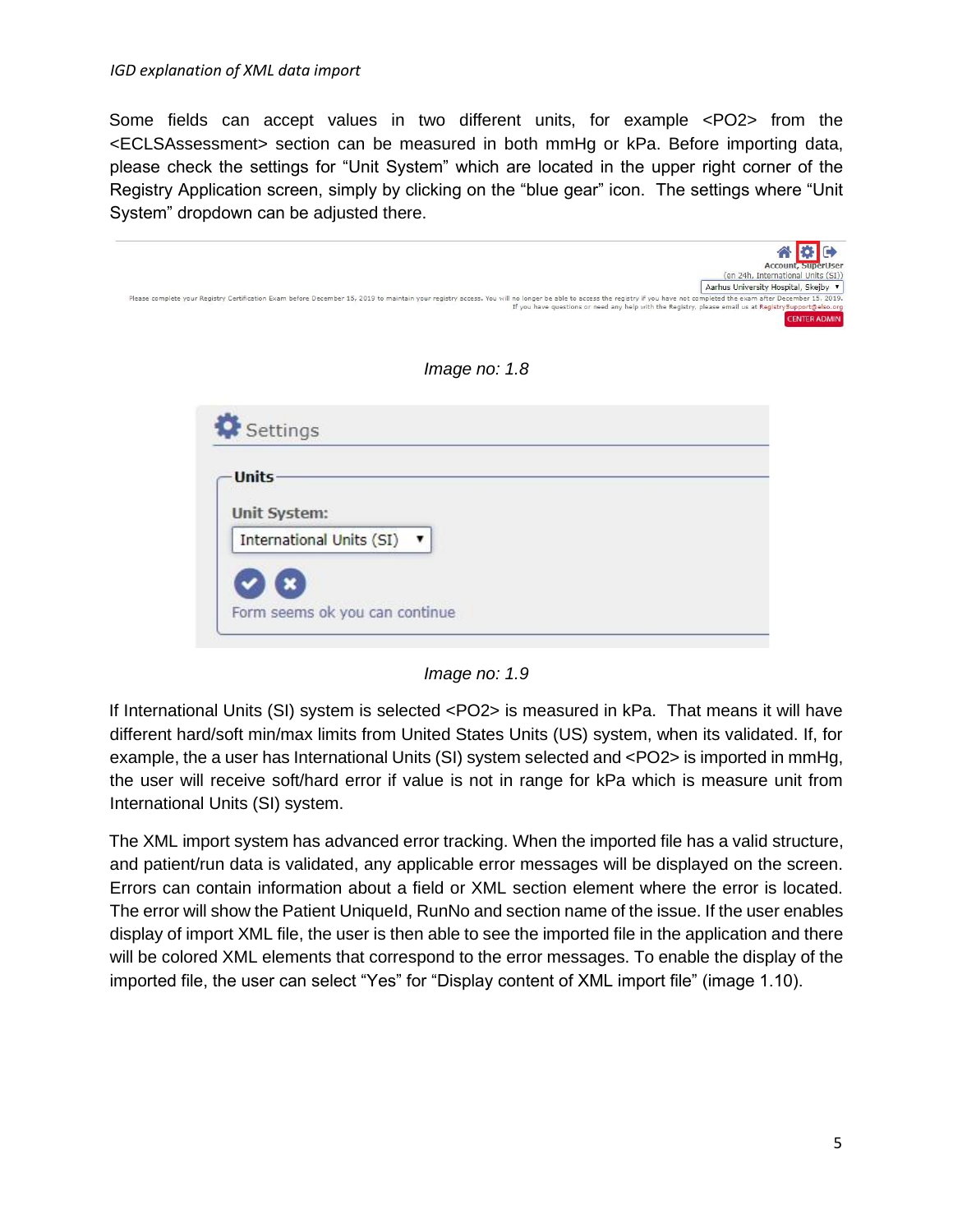#### *IGD explanation of XML data import*



*Image no: 1.10* 

The first error that is underlined with the red line is a green error (soft error) for <RunInfo> or RunDemographics section. It is colored in green and the element is displayed in the box bellow that contains the imported file (image 1.10).

Other errors that are red (hard error) can also be seen in the same box (image no: 1. 11).

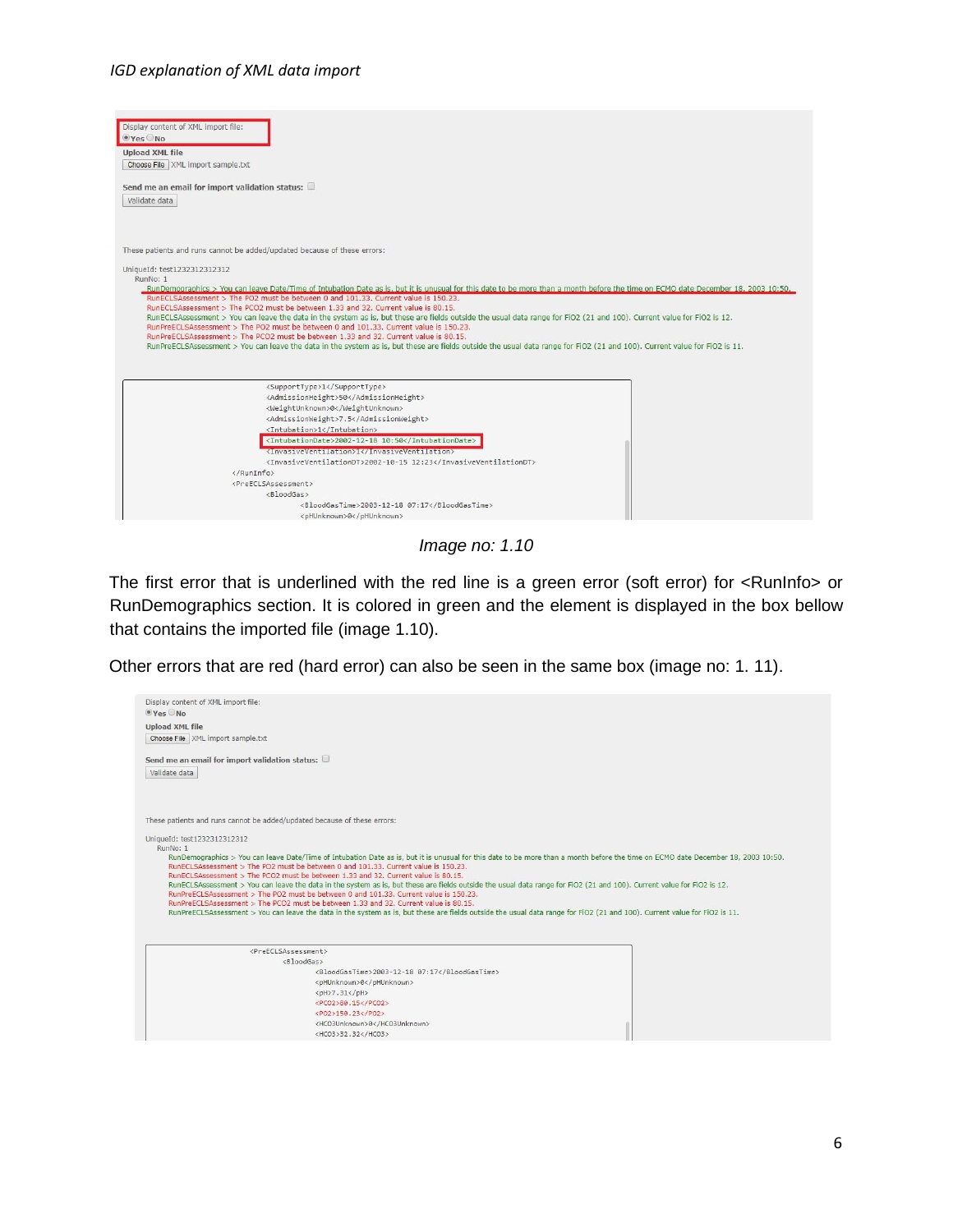#### *Image no: 1.11*

An error can also be clicked on, and if "Display content of XML import file" is set to "Yes", the screen will scroll right to that error in the box where the file is displayed. This scroll will only work if the user completed the<UniqueId> and <RunNo> fields. If there is an XML tag that is not valid in the import file, the user will receive a red error message that will explain where to find that element or even provide the element name when the whole XML element tag is missing (image 1.12).

|                         | Please check your xml file structure. There is an error in XML document (1, 853). The 'RunXML' start tag on line 1 position 511 does not match the end tag of 'RunInfo'. Line 1, position 853.                                                                                                                                                                                                       |  |
|-------------------------|------------------------------------------------------------------------------------------------------------------------------------------------------------------------------------------------------------------------------------------------------------------------------------------------------------------------------------------------------------------------------------------------------|--|
| counchast victorinchast |                                                                                                                                                                                                                                                                                                                                                                                                      |  |
| <runlist></runlist>     |                                                                                                                                                                                                                                                                                                                                                                                                      |  |
| <runxml></runxml>       |                                                                                                                                                                                                                                                                                                                                                                                                      |  |
|                         | <runno>1</runno><br><supporttype>1</supporttype><br><admissionheight>50</admissionheight><br><weightunknown>0</weightunknown><br><admissionweight>7.5</admissionweight><br><intubation>1</intubation><br><intubationdate>2002-12-18 10:50</intubationdate><br><invasiveventilation>1</invasiveventilation><br><invasiveventilationdt>2002-10-15 12:23</invasiveventilationdt><br>$\langle$ /RunInfo> |  |

*Image no: 1.12* 

On this image (image 1.12), there is a closing tag </RunInfo>, but the opening tag for the <RunInfo> section is missing. In this case, the system notifies the user that the imported file is missing the opening tag.

When a user is importing a patient for the first time and that patient doesn't already exist in the Registry database, that patient will be labeled as "--This patient is new" to denote that new data is being added instead of updating existing data (image 1.13).

| UniqueId: test1231231231 -- This patient is new.<br>RunNo: 1                                                                                                                                                                                                                                                                                                                                                                                                                                                                             |  |
|------------------------------------------------------------------------------------------------------------------------------------------------------------------------------------------------------------------------------------------------------------------------------------------------------------------------------------------------------------------------------------------------------------------------------------------------------------------------------------------------------------------------------------------|--|
| RunDemographics > You can leave Date/Time of Intubation Date as is, but it is unusual for this date to be more than a month before the time on ECMO date December 18, 2003 10:50.<br>RunECLSAssessment > You can leave the data in the system as is, but these are fields outside the usual data range for FiO2 (21 and 100). Current value for FiO2 is 12.<br>RunPreECLSAssessment > You can leave the data in the system as is, but these are fields outside the usual data range for FiO2 (21 and 100). Current value for FiO2 is 11. |  |
| Send me an email for import result status:<br>The patients and runs above will be added/updated when you press the Confirm button: Confirm                                                                                                                                                                                                                                                                                                                                                                                               |  |

*Image no: 1.13* 

When updating an existing patient or existing runs, the Patient and each of the Runs will be labeled as: "--This patient was previously imported and will be updated" or "--This run was previously imported and will be updated for this patient". This will denote that a patient or run is being updated in the database (image 1.14).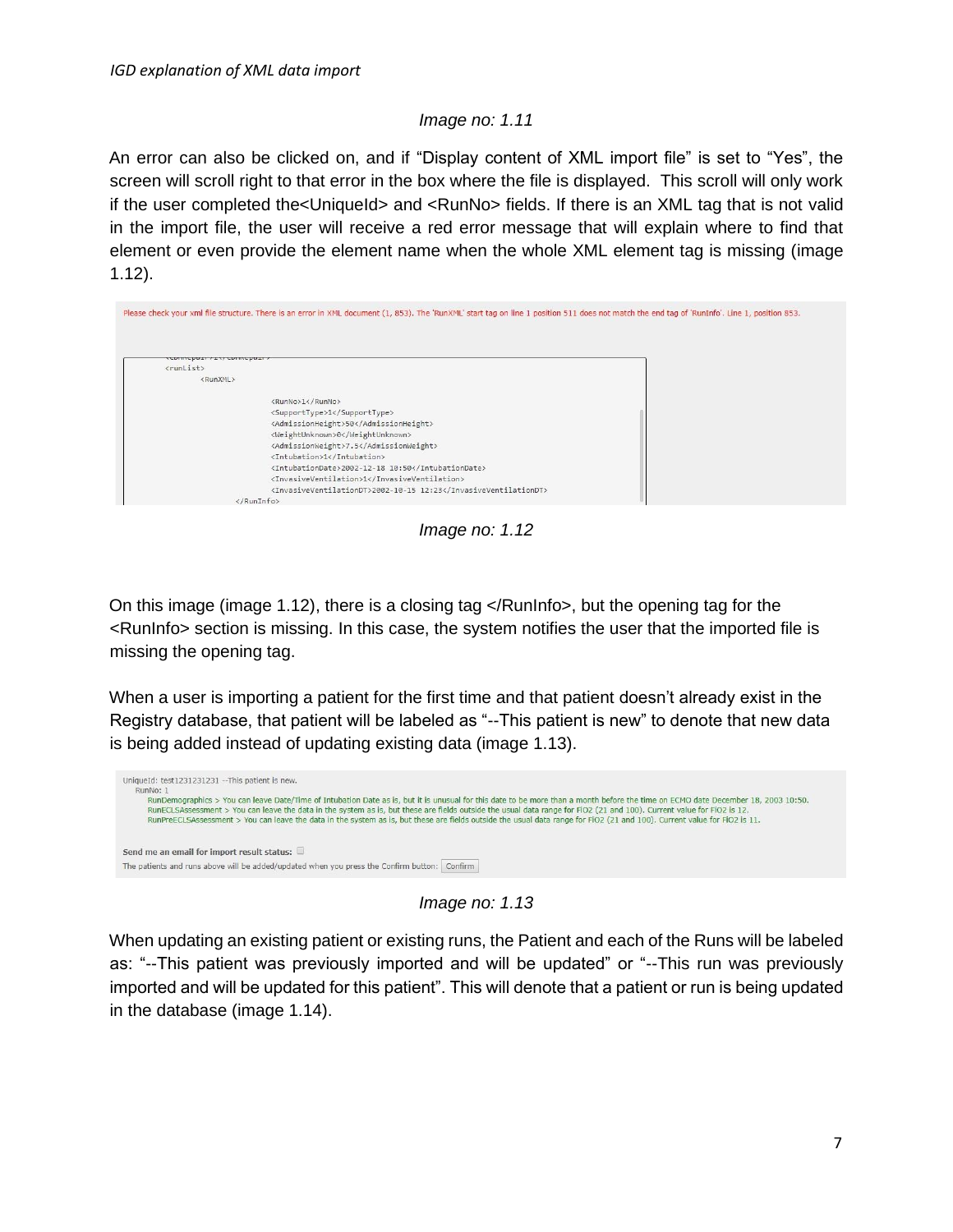

*Image no: 1.14* 

If an existing patient is being updated, the hard/soft errors even for the fields not included with the new import file, but previously imported, will be displayed. For example: if a run has SeverityScores, but the new import update file does not include SeverityScores, the hard/soft errors for SeverityScores will be displayed. To reset values from the SeverityScores section, just send the empty element <SeverityScores></SeverityScores>.

When the XML import file is validating, there are two options with checkboxes that can send those validations or XML import results via email. Check one or both boxes and an email will be sent accordingly (image 1.15).

| Send me an email for import validation status:<br>Validate data                                                                                                                                                                                                                                                                                                                                                                                                                                                                                                                                                                                                                                                        |
|------------------------------------------------------------------------------------------------------------------------------------------------------------------------------------------------------------------------------------------------------------------------------------------------------------------------------------------------------------------------------------------------------------------------------------------------------------------------------------------------------------------------------------------------------------------------------------------------------------------------------------------------------------------------------------------------------------------------|
| UniqueId: test1231231231 --This patient was previously imported and will be updated.<br>RunNo: 1 -- This run was previously imported and will be updated for this patient.<br>RunDemographics > You can leave Date/Time of Intubation Date as is, but it is unusual for this date to be more than a month before the time on ECMO date December 18, 2003 10:50.<br>RunECLSAssessment > You can leave the data in the system as is, but these are fields outside the usual data range for FiO2 (21 and 100). Current value for FiO2 is 12.<br>RunPreECLSAssessment > You can leave the data in the system as is, but these are fields outside the usual data range for FiO2 (21 and 100). Current value for FiO2 is 11. |
| Send me an email for import result status:<br>The patients and runs above will be added/updated when you press the Confirm button:<br>Confirm                                                                                                                                                                                                                                                                                                                                                                                                                                                                                                                                                                          |

*Image no: 1.15* 

To lock and submit a run, all fields that are required for run/patient locking in the registry application must be included. Without those fields, a patient or run can successfully be imported, but it will not be submitted/locked.

Patients and runs that are imported using the XML import file can only be edited/updated by the XML import process. Imported data cannot be edited by in the Registry application. Patients and runs imported can be viewed in the Registry application.

# COMING JULY 2022

When adding equipment for runs, all equipment information is stored in <Equipment></Equipment> tag. To add Hemofilters and TemperatureRegulations devices, <HemofilterId> and <TemperatureRegulationId> tags are used, while adding MembraneLungs and Pumps, <MembraneLungs> and <Pumps> tags are used. (image: 1.16) <MembraneLungs> and <Pumps> can contain multiple devices of their respective type.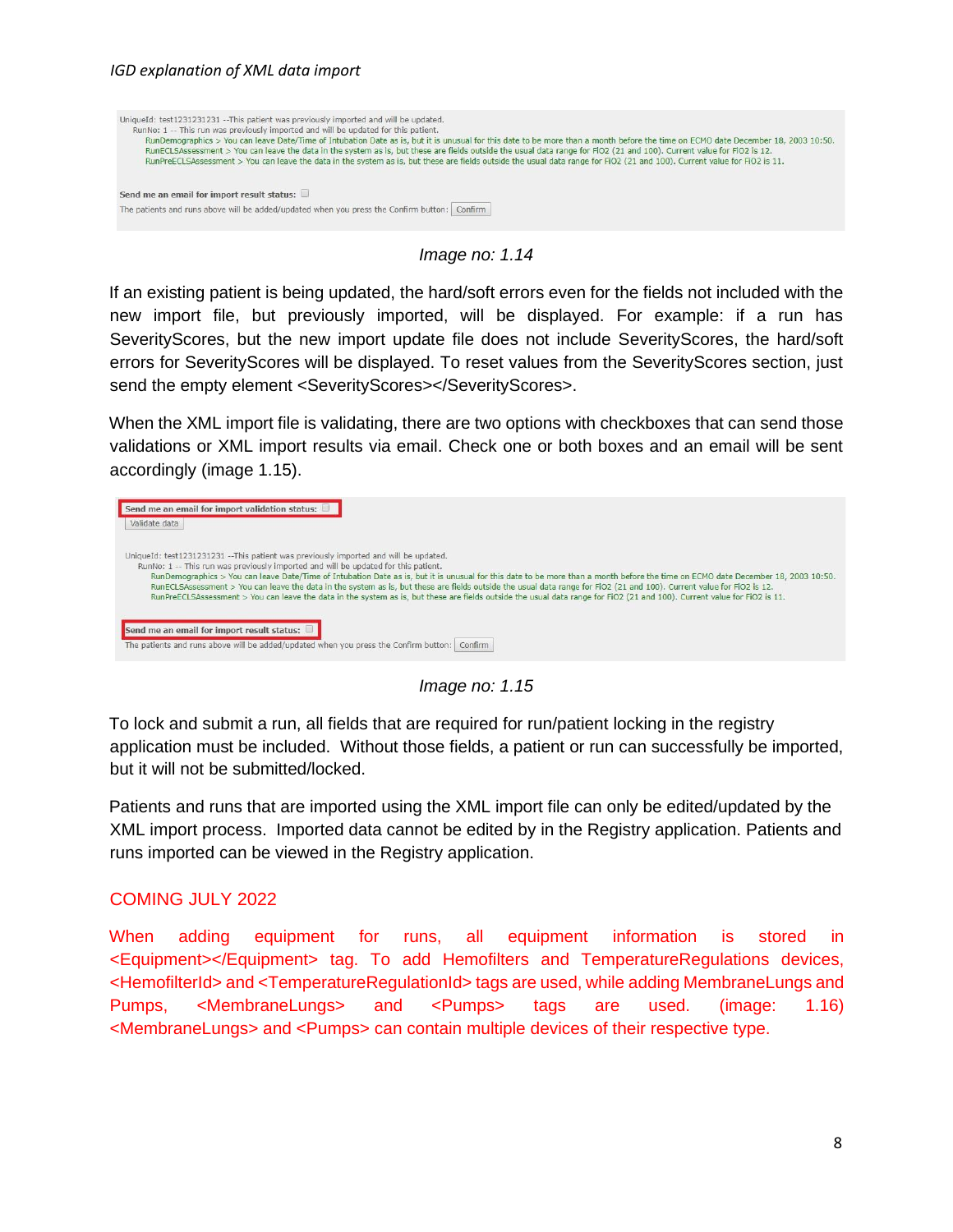```
<Equipment>
   <HemofilterId>132</HemofilterId>
   <TemperatureRequlationId>107</TemperatureRequlationId>
   <Pumps>
       <Device>
           <DeviceId>150</DeviceId>
            <AddedReplaced>1</AddedReplaced>
            <ReplaceReasonId>1</ReplaceReasonId>
            <StartTime>04/11/2019 21:22</StartTime>
           <EndTime>04/11/2019 21:29</EndTime>
        </Device>
        <Device>
            <DeviceId>211</DeviceId>
            <AddedReplaced>2</AddedReplaced>
            <ReplaceReasonId></ReplaceReasonId>
            <StartTime>04/12/2019 20:29</StartTime>
            <EndTime></EndTime>
        </Device>
   </Pumps>
   <MembraneLungs>
       <Device>
           <DeviceId>215</DeviceId>
            <AddedReplaced>1</AddedReplaced>
           <ReplaceReasonId>1</ReplaceReasonId>
           <StartTime>04/11/2019 21:22</StartTime>
           <EndTime>04/11/2019 21:29</EndTime>
        </Device>
        <Device>
            <DeviceId>211</DeviceId>
            <AddedReplaced>2</AddedReplaced>
            <ReplaceReasonId></ReplaceReasonId>
           <StartTime>04/12/2019 20:29</StartTime>
           <EndTime></EndTime>
        </Device>
   </MembraneLungs>
</Equipment>
```
*Image no: 1.16* 

In case when there is only one device, then there is no need to provide <AddedReplaced>, <ReplaceReasonId>, <StartTime>, <EndTime> tags. (image: 1. 17)

```
<Equipment>
    <HemofilterId>132</HemofilterId>
    <TemperatureRequlationId>107</TemperatureRequlationId>
    <Pumps><Device>
           <DeviceId>150</DeviceId>
        </Device>
    </Pumps>
    <MembraneLungs>
        <Device>
            <DeviceId>215</DeviceId>
        </Device>
    </MembraneLungs>
</Equipment>
```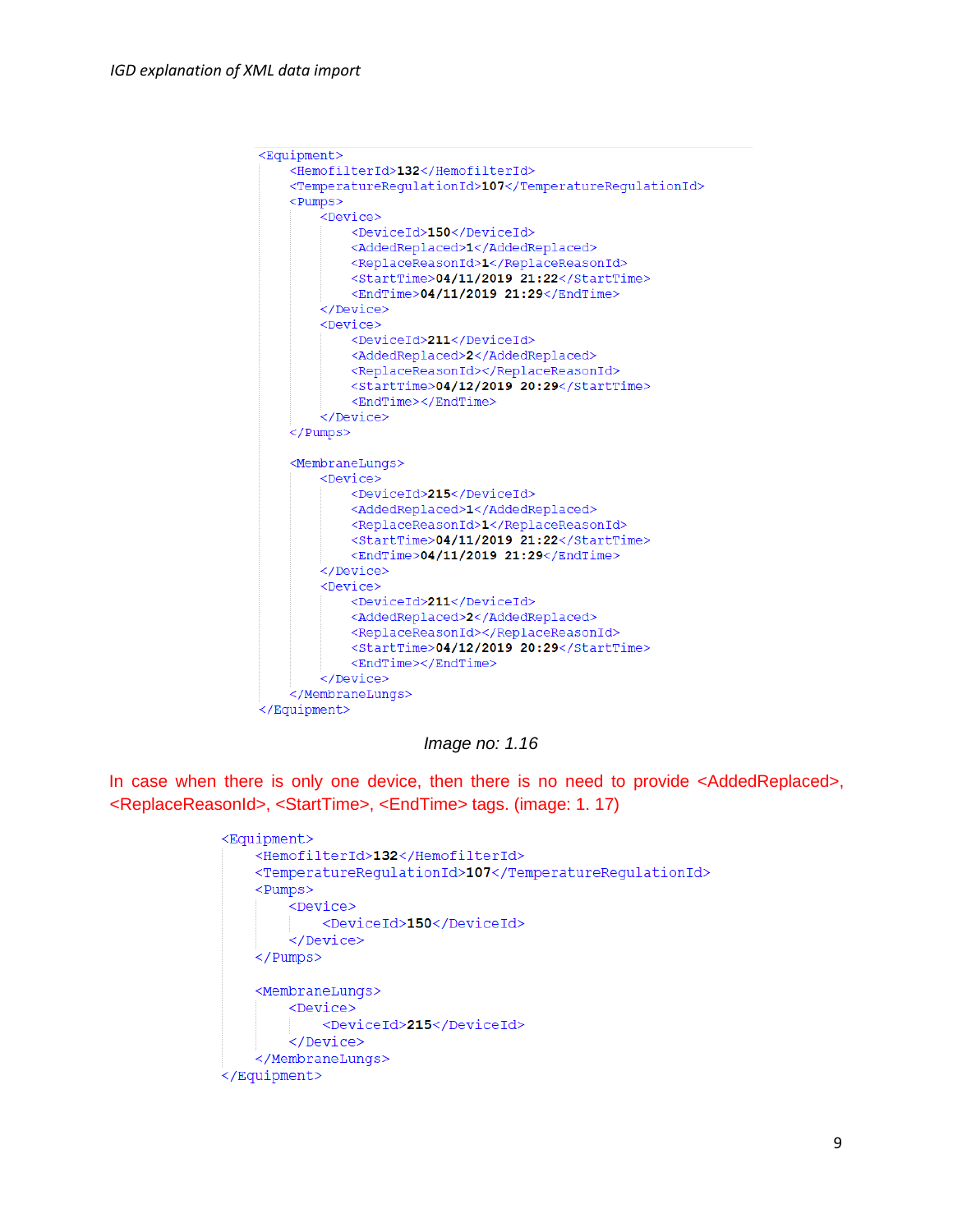## *Image no: 1.17*

<DeviceId> tag stands for <PumpId> and <MembraneLungId. <ReplaceReasonId> is a required tag when the <AddedReplaced> tag has the value of '1'. This means that this device was replaced and the system will require a replacement reason for why that device was replaced. Other validation, such as date validations for <StartTime> and <EndTime>, are same as they are described in the Database Definitions document and within the registry application.

In the new ECPR addendum section, there are some XML tags that cannot be present in the XML import file when certain tags from this group are present. These include the Location of Arrest in the ECPR addendum. Location of Arrest can be 'In hospital' or 'Out of Hospital'. Depending on which location is used, different sub XML elements can or cannot be inserted. In the next image (image 1.18) there are two red blocks that contain two different types of arrest. Only one of them can be present in the XML import file. Tag <LAICUDesc> can only be used if the value for the <LAInHospital> tag is present and only if the value is '5'. The same is true for <OOHCAList>, which can only be used if there is a value in the <LAOutOfHospital> tag.



*Image no: 1.18*

The same rule applies for Location of Cannulation arrest. The run can have Out of Hospital Arrest or In Hospital Arrest. The <CDICUDesc> tag can only be used if the <CDInHospital> element has a value and that value is '5'. (image 1.19)



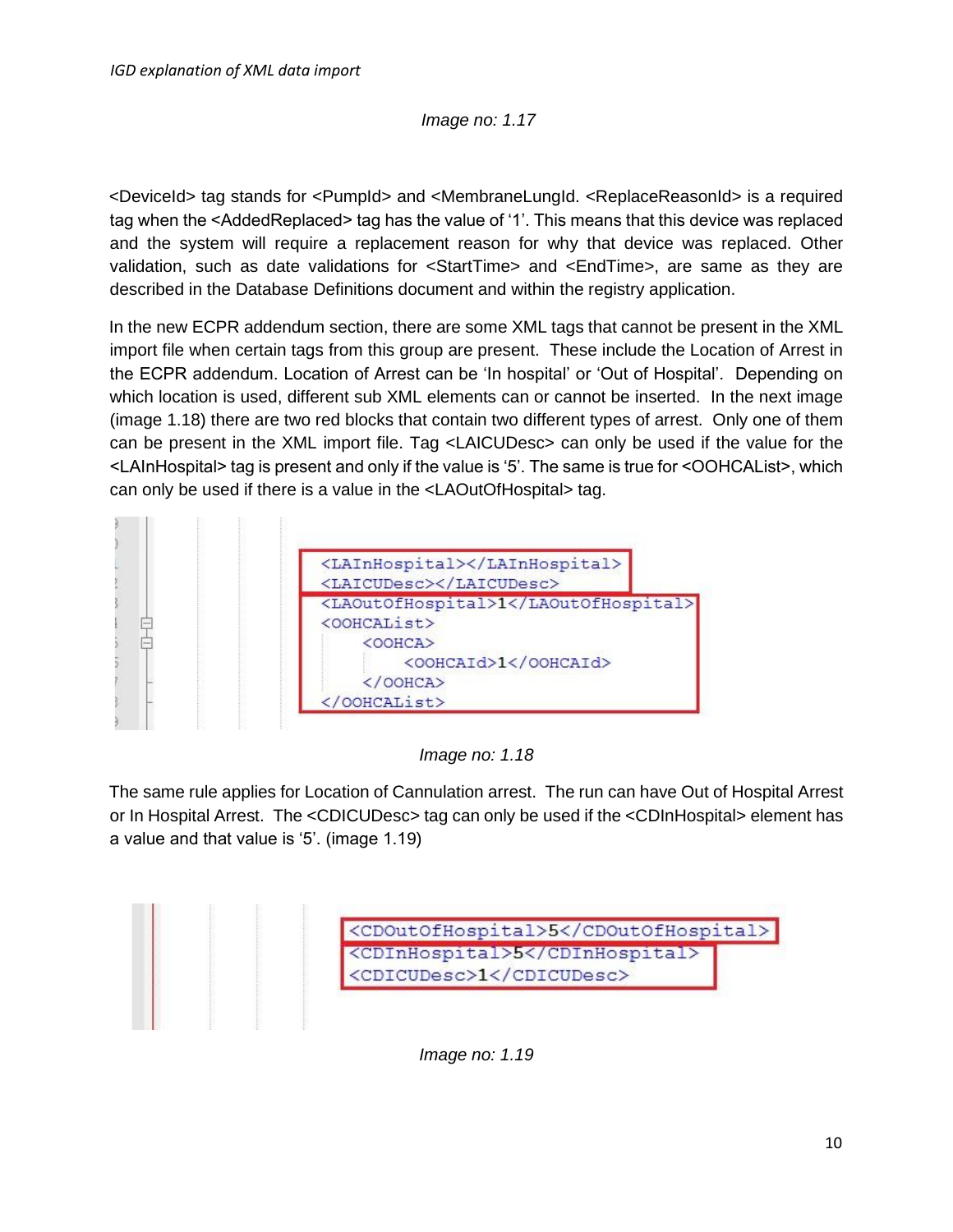### COMING JULY 2022

When transferring run to another center, <TransferELSOCenter>, <TransferNonELSOCenter> tags are used. < TransferELSOCenter > tag must hold valid center number existing in Registry database, while <TransferNonELSOCenter> can hold any name or number, it doesn't matter if center is not present in registry database. Both of those tags can't exist together, only one of them can be used. In order to transfer run, <Discontinuation> must be set to NULL, <DischargedAlive> must be set to 'On ECMO' and <DischargeLocation> must be 'Transferred to another hospital'. On next image (image 1.20) we are transferring run to existing Registry center number 1.

| Ė | <outcome></outcome>                                                         |
|---|-----------------------------------------------------------------------------|
|   | <discontinuation></discontinuation>                                         |
|   | <extubated>1</extubated>                                                    |
|   | <oralendotrachealtuberemoval>08/11/2019 10:50</oralendotrachealtuberemoval> |
|   | <cannulasiterepair>3</cannulasiterepair>                                    |
|   | <dischargedalive>2</dischargedalive>                                        |
|   | <dischargelocation>3</dischargelocation>                                    |
|   | <dischargedate>12/13/2019 10:50</dischargedate>                             |
|   | <icudischargedate>08/13/2019 10:50</icudischargedate>                       |
|   | <transferelsocenter>1</transferelsocenter>                                  |
|   | 'Outcome>                                                                   |



To receive run in another center, tags <ReceiveELSOCenter> and <ReceiveNonELSOCenter> are used. In this example we will receive run in center 1. So <ReceiveELSOCenter> tag should be used. <ReceiveNonELSOCenter> can hold any name or number while <ReceiveELSOCenter> must hold valid Registry center number, and that must be the number of center who sent the run to receiving center. To receive run from another center, receiving run must have same patient birthdate as the run sent to this center, TimeOn must be same as TimeOff of transferred run, and <PatientTransported> value must be set to 1 which is equal to 'Transported on ECMO' (image 1.21).